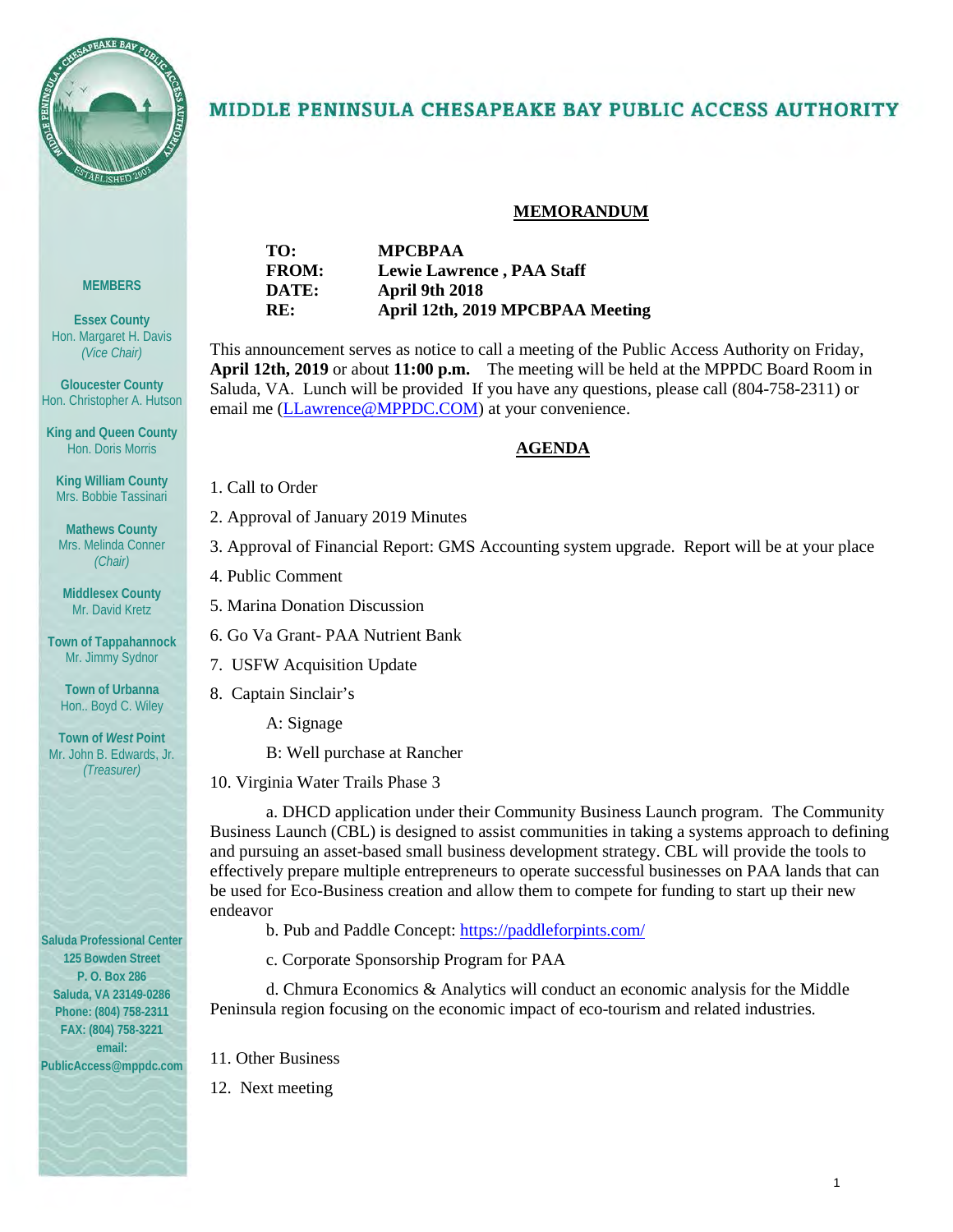

### MIDDLE PENINSULA CHESAPEAKE BAY PUBLIC ACCESS AUTHORITY

#### **MEMBERS**

**Essex County** Hon. Margaret H. Davis *(Vice Chair)*

**Gloucester County** Hon. Christopher A. Hutson

**King and Queen County** Hon. Doris Morris

**King William County** Mrs. Bobbie Tassinari

**Mathews County** Mrs. Melinda Conner *(Chair)*

**Middlesex County** Mr. David Kretz

**Town of Tappahannock** Mr. Jimmy Sydnor

**Town of Urbanna** Hon.. Boyd C. Wiley

**Town of** *West* **Point** Mr. John B. Edwards, Jr. *(Treasurer)*

**Saluda Professional Center 125 Bowden Street P. O. Box 286 Saluda, VA 23149-0286 Phone: (804) 758-2311 FAX: (804) 758-3221 email: PublicAccess@mppdc.com** 

#### **MIDDLE PENINSULA CHESAPEAKE BAY PUBLIC ACCESS AUTHORITY MINUTES MPPDC Board Room** April 14th 2018 for the January  $11<sup>th</sup> 2019$ **AGENDA**

1. Call to Order: PAA Chair Ms. Mindy Conner, Mathews County called the meeting to order at 11:00 a.m. Attending were: ; John Edwards, Town of West Point; Louise Theberge, Gloucester County, Mr. David Kretz, Middlesex County; Tom Swartzwelder, King and Queen, Lewie Lawrence.

2. Election of Officers: Motion was made by Tom Swartzwelder, King and Queen for the current slate of officers to serve another term. Seconded by David Kretz, Middlesex County. Motion passed.

3. Approval of August 2018 Minutes: Ms. Melinda Conner requested a motion to approve the August minutes. Tom Swartzwelder moved that the minutes be approved. John Edwards seconded the motion. Motion carried

4. Approval of Financial Report: Due to rescheduled meetings, Chairman's absence, and scheduling conflicts a delayed draft FY19 budget was presented by Beth Johnson for consideration. One change was made to the budget. The addition of a PAA internship of \$2,000 at \$10 per hour was added. Motion to approve the FY19 budget was made by Louise Theberge, Gloucester County and seconded by Tom Swartzwelder, King and Queen.Beth Johnson presented the 2019 Audit for review. No findings. Motion to accept the Audit as presented was made by David Kretz, Middlesex County and seconded Tom Swartzwelder, King and Queen. Motion carried. Discussion was held regarding the refund of reservation fees as requested by users. Motion was made by Tom Swartzwelder, King and Queen that no refunds be given for reservations made on the PAA website. Seconded By David Kretz, Middlesex County. Motion carried. Beth Johnson presented the PAA Financials. Motion to accept PAA financials as presented was made by David Kretz, Middlesex County and seconded by Louise Theberge, Gloucester County, motion carried.

5. Public Comment: No Comment

6. Legislation: Marina Donation: Lewie provided an update House Bill 2482 Land preservation tax credits; operation of facility on donated land; agreements between the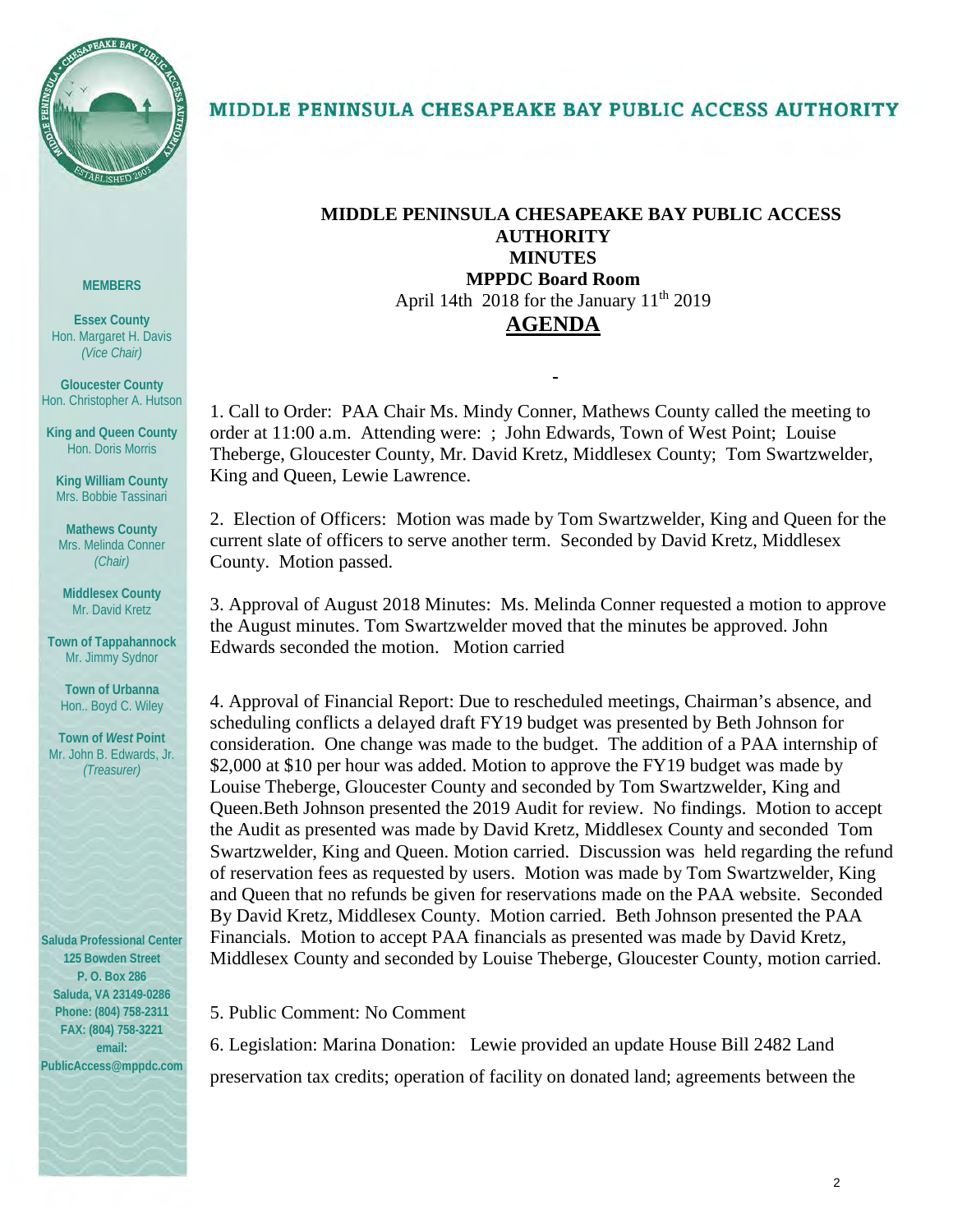Commonwealth and a third party related to donated land and Tax Credits: Lewie also provided an update on HB 2483 Income tax credit for donation to public access authority.

7. Virginia Water Trails Website Presentation. Lewie demonstrated the <https://virginiawatertrails.org/middle-peninsula/>website. A question was asked about capturing user experiences with both the website and trails. Lewie will consult with Consociate Media.

8. Virginia Outdoors Foundation Funding: Lewie presented a review of the VOF Public Access Easement for Captain Sinclair. Motion was made by Tom Swartzwelder, King and Queen to authorize Lewie Lawrence to sign necessary documents to finalize the VOF Easement. The motion was seconded by Louise Theberge, Gloucester County. Motion Carried.

9. NFWF Final Report: Postponed until next meeting

10. USFW Acquisition: . Lewie Lawrence reported that home owners are returning willing seller sheets for small outparcels around Capt Sinclairs.

11. FEMA Grant Pool House: Lewie reported that the application to rebuild the residential structure next to the pool at Captain Sinclair's has been submitted to VDEM. As part of the discussion, staff was directed to purchase flood insurance for the Manor House and Brick Rancher.

12 Perrin Wharf: The Board again discussed long term strategies for managing Perrin Wharf. Lewie advised that NOAA has allowed the whart use to be limited to commercial use only should that be needed to help manage the facility as long as the public can still walk of the Wharf and launch a boat on the gravel ramp. The Board directed staff to put Gloucester on notice again that the PAA owns the wharf because Gloucester asked the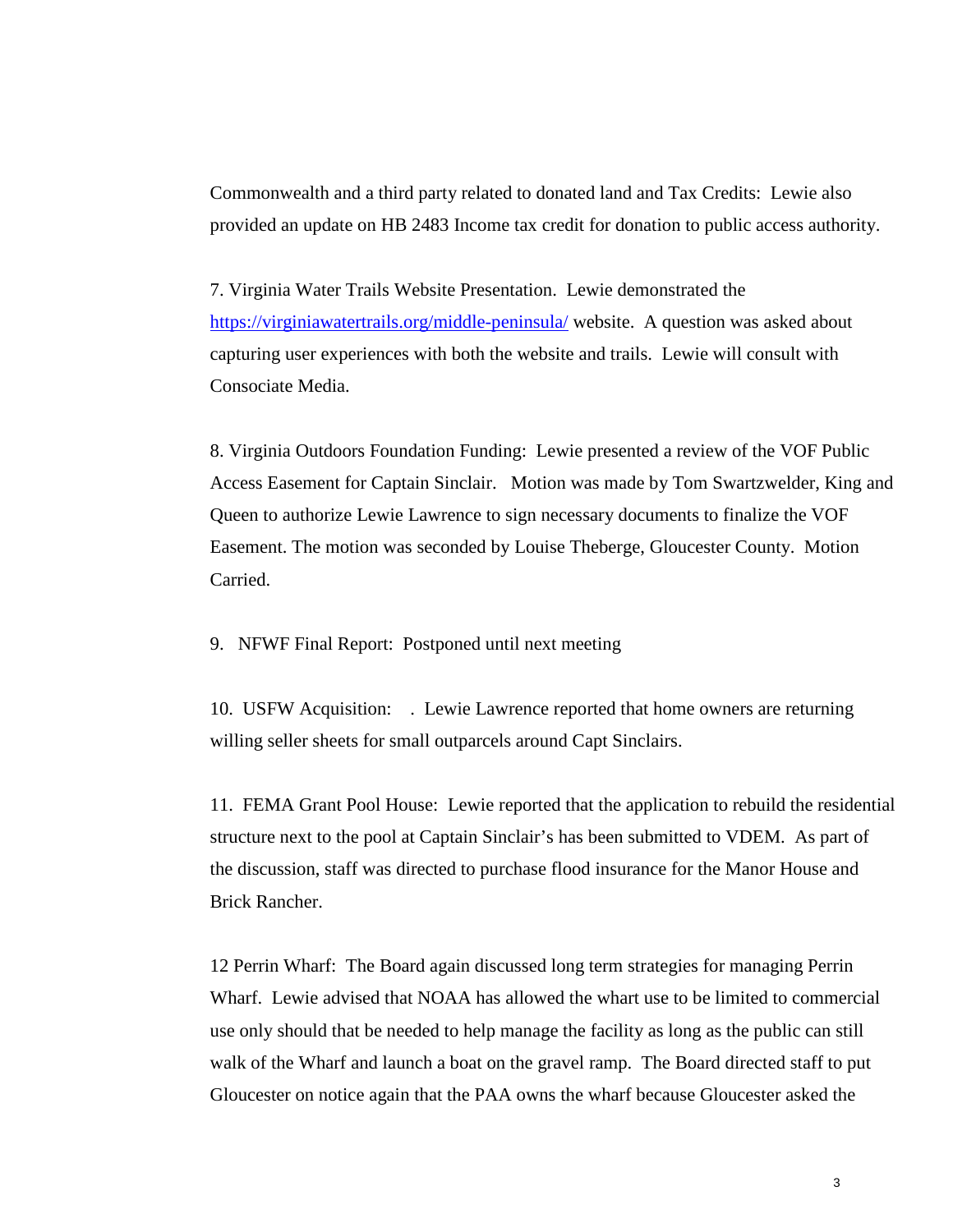

#### **MEMBERS**

**Essex County** Hon. Margaret H. Davis *(Vice Chair)*

**Gloucester County** Hon. Christopher A. Hutson

**King and Queen County** Hon. Doris Morris

**King William County** Mrs. Bobbie Tassinari

**Mathews County** Mrs. Melinda Conner *(Chair)*

**Middlesex County** Mr. David Kretz

**Town of Tappahannock** Mr. Jimmy Sydnor

**Town of Urbanna** Hon.. Boyd C. Wiley

**Town of** *West* **Point** Mr. John B. Edwards, Jr. *(Treasurer)*

**Saluda Professional Center 125 Bowden Street P. O. Box 286 Saluda, VA 23149-0286 Phone: (804) 758-2311 FAX: (804) 758-3221 email:** 

**PublicAccess@mppdc.com** 



#### MIDDLE PENINSULA CHESAPEAKE BAY PUBLIC ACCESS AUTHORITY

PAA to take ownership and that The PAA expects Gloucester to be a contributing partner and the current management strategy isn't working and its not sustainable. The PAA needs a management agreement that is mutually beneficial. If Gloucester does not assist, potential options include closing, leasing, or selling the wharf.

12. Next Meeting: Estimated to be April 12th 13.Adjourn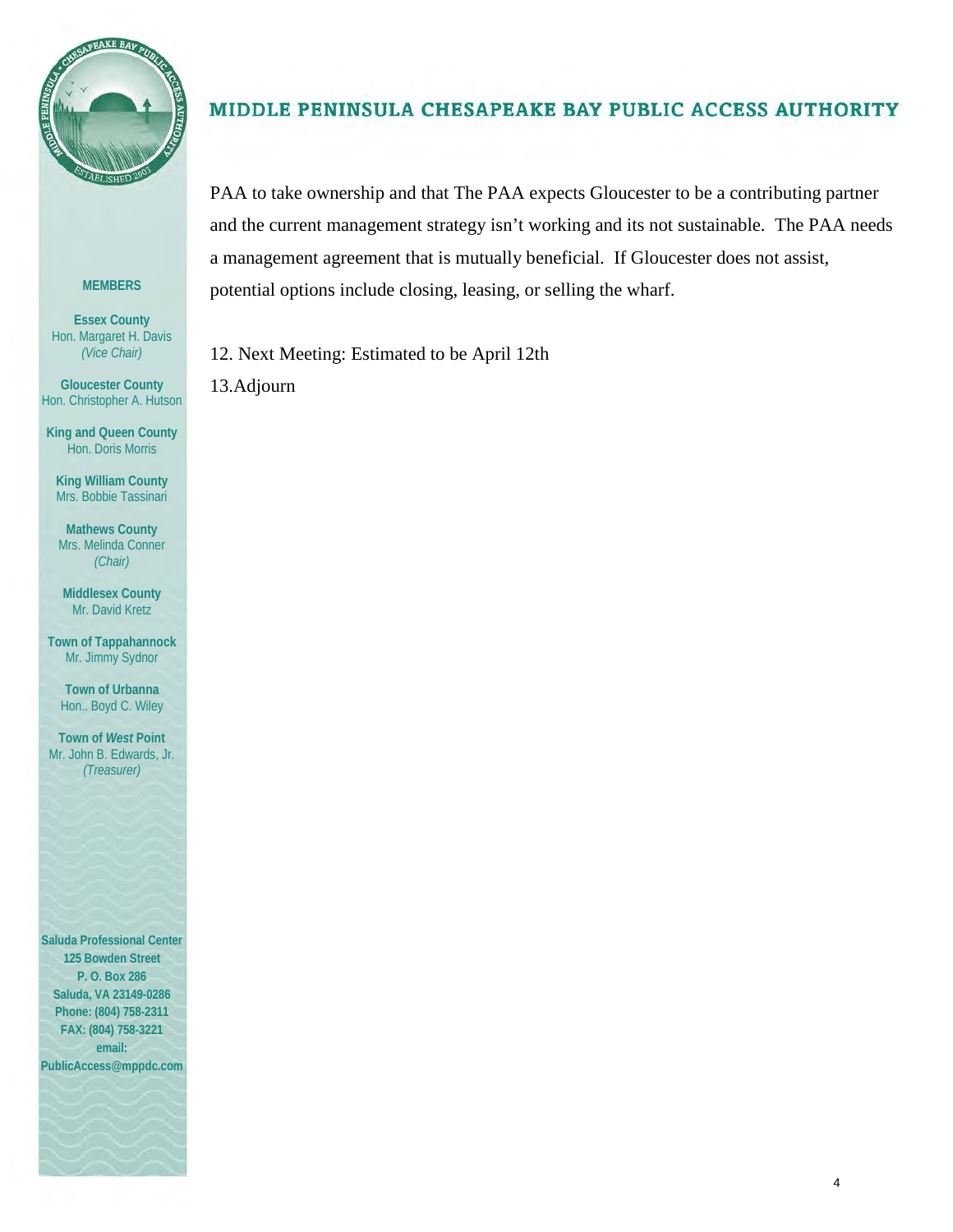**From:** McMenamin, Margaret <mmcmenamin@wetlands.com> **Sent:** Friday, March 22, 2019 8:33 AM **To:** Lewie Lawrence <LLawrence@mppdc.com> **Subject:** Re: Nutrient Bank Middle Peninsula QuestionGood morning Lewie

Below is some information regarding your inquiry into setting up a nutrient bank at the parcel in Land's End. Attached is a manual for establishing a nutrient bank and calculating nutrient offsets, as well as a map showing the basins.

This site you've indicated is located within the York River basin, East of I-95. The most likely candidate for nutrient credits would be land conversion from pasture to forest, resulting in 3.24 pounds of nitrogen and 0.95 pounds of phosphorous per acre converted (per the manual). Keep in mind that point sources looking to purchase your credits would need to do so at a 2:1 ratio. For example, say you convert 10 acres of pasture to forest and "make" 30 lbs of TN and 10 lbs of TP. A 1-acre development will need about 1.75 lbs TP in credit, meaning that developer will purchase 3.5 lbs of TP. That means your 10-acre bank can be used for approximately *three* 1-acre developments. You've expressed that you are not interested in profits, but I wanted to make you aware of the limitations.

If you proceed to move forward with making the nutrient bank, you'll need to establish an offset broker. It is my understanding that you and/or your agency can be the broker if you choose. Once you've converted the land and credits are available for sale, you'll also need to obtain a Nutrient Reduction Certificate. This will require a certain amount of paperwork, organization with agencies, and at least one agency site visit. Note that land conversion banks of this type do not require "baseline BMPs" so those steps/costs are moot.Per the COE wetland delineation manual, an area can be considered forested if it has 30% or more tree cover. In WSSI's wetland mitigation experience, we plant about 650 stems per acre and aim for 400 stems per acre survival. There is precedent for DEQ approving a natural succession to forested conditions if planting costs are deemed too high. Note that this would delay your credit release until the site achieves the 400 stems per acre rate on its own which may take years. I've also inquired about the possibility of partitioning off this parcel into nutrient credits and tidal and/or non-tidal wetlands. My understanding is that a parcel needs to be about 20-acres in size to make a wetland mitigation bank worthwhile and that the agency-approval process is currently in excess of two years (nutrient bank approval should be shorter). Let me know if you're still interested in pursuing wetland mitigation banking regarding these considerations and I'll make further inquiries.

While you consider the possibilities of what to do with this parcel, I suggest you continue to mow/maintain it as pasture. The nutrient credits are based on what land use was active on July 1, 2005 but you'd get more wetland credits (if you go that route) for converting pasture than naturally grown mixed brush. Not to mention it'll be easier to defend the land conversion nutrient credits if the site is still pasture.

Thank you and please let me know if you have any questions.

**-- Margaret McMenamin**, Senior Engineer [Wetland Studies and Solutions, Inc.](http://www.wetlands.com/) 703.679.5659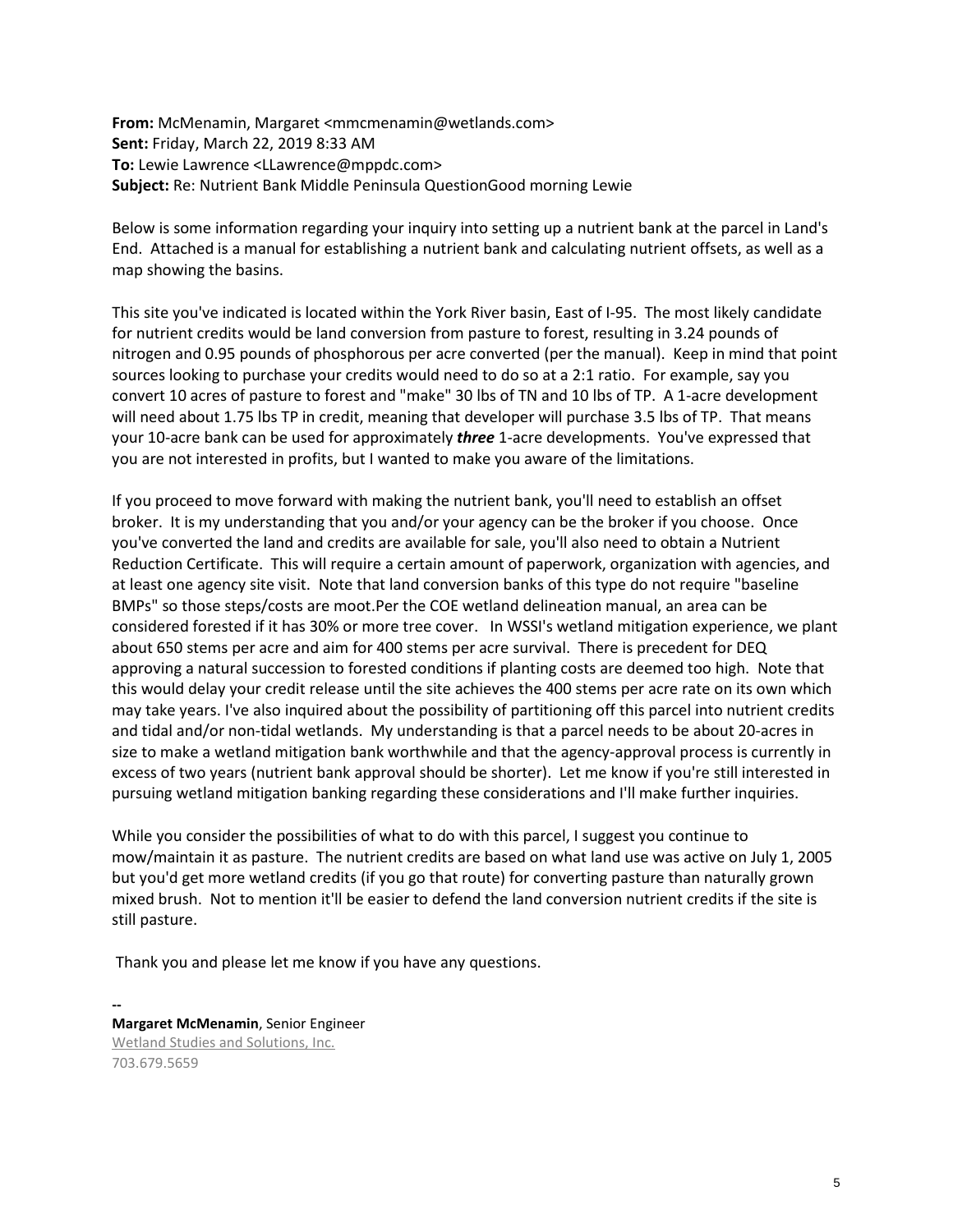### **USFW Acquisitions**

"Yellow PAA has closed"

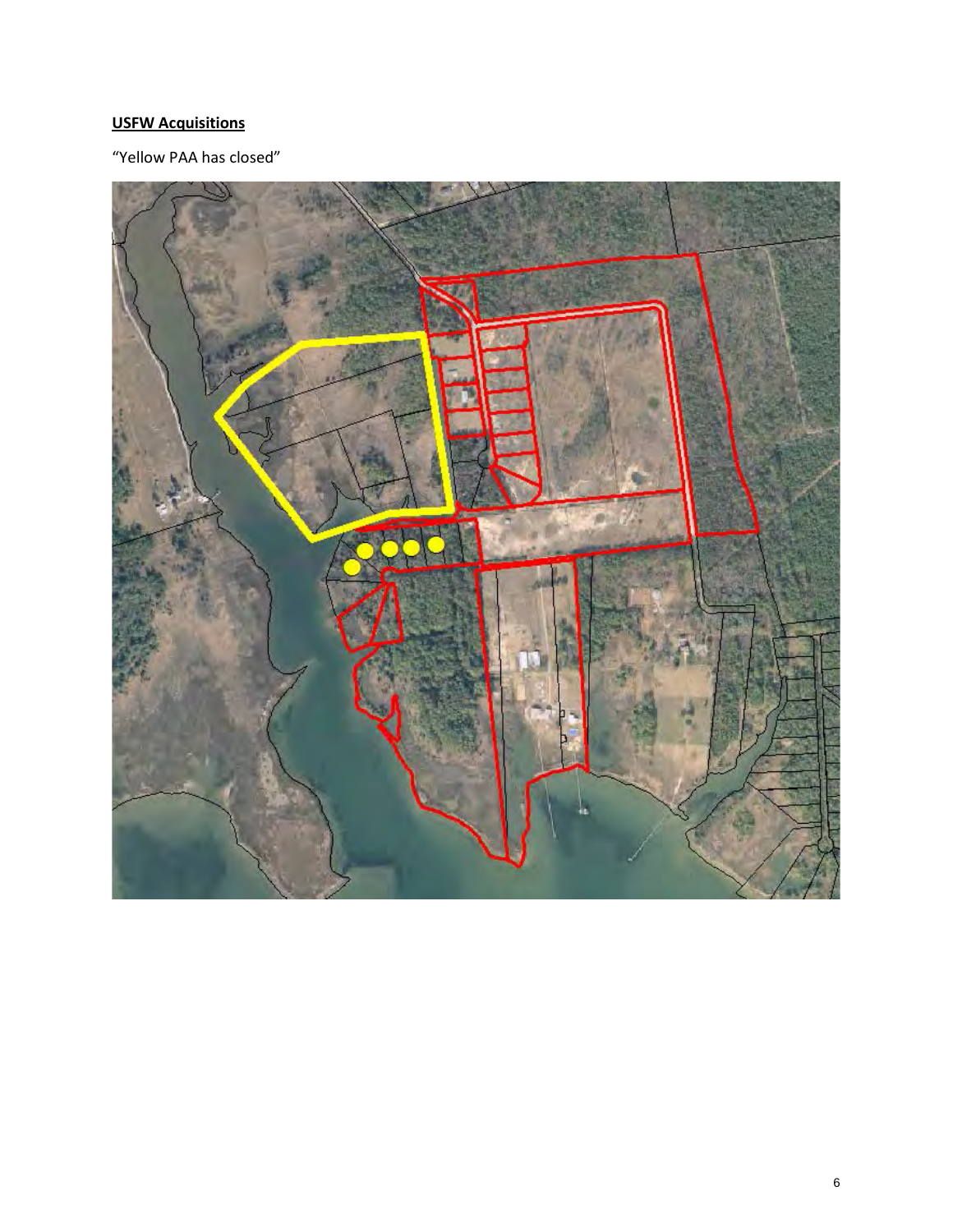### **USFW Acquisitions**

**Yellow circle= PAA closed**

### **Red circles purchase contract underway**

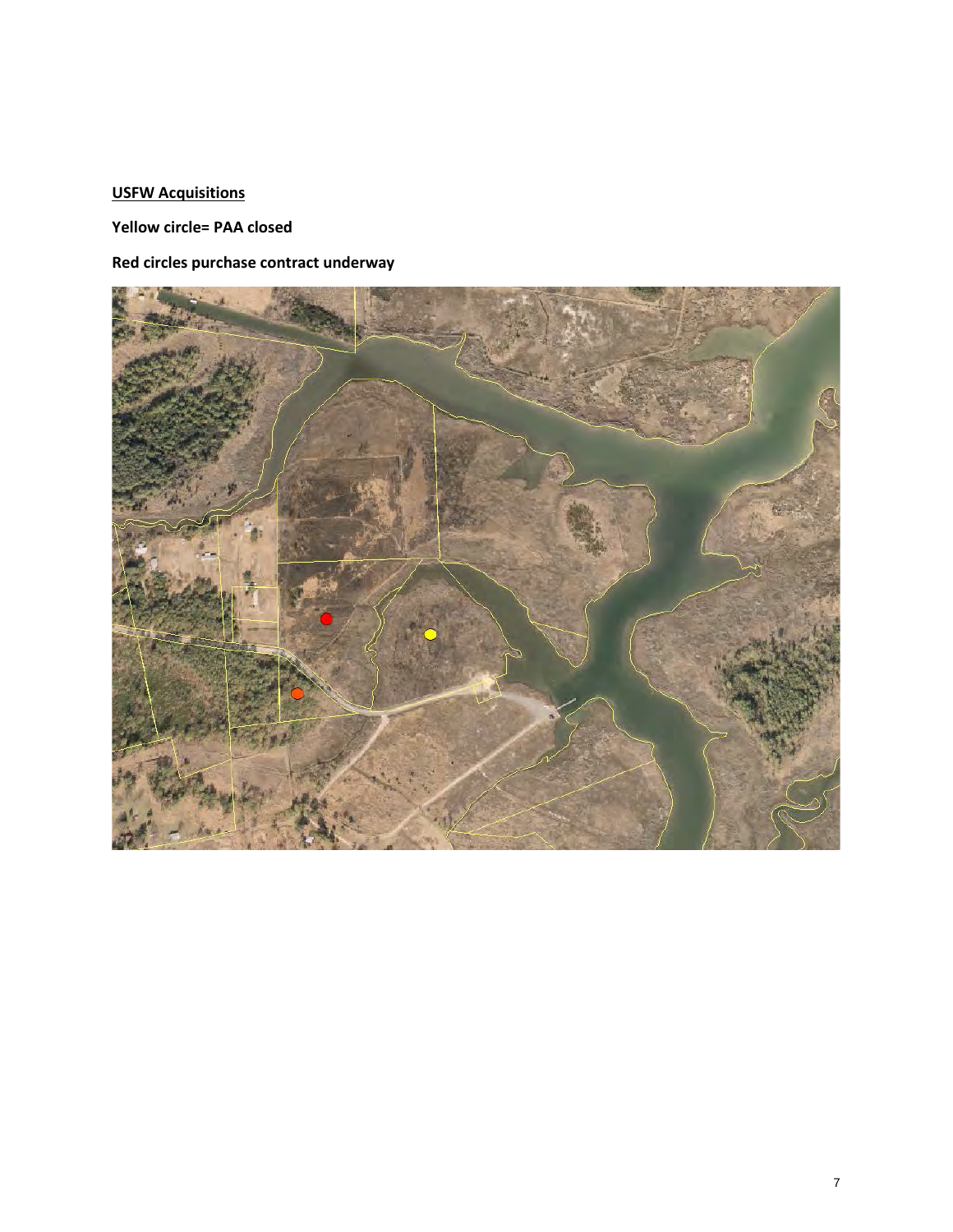Paddle and Pub Crawl Across the Middle Peninsula - Virginia Water Trails



# Trail News

## Paddle and Pub Crawl Across the Middle Peninsula



https://virginiawatertrails.org/paddle-and-pub-crawl-across-the-middle-peninsula/[4/9/2019 10:14:11 AM]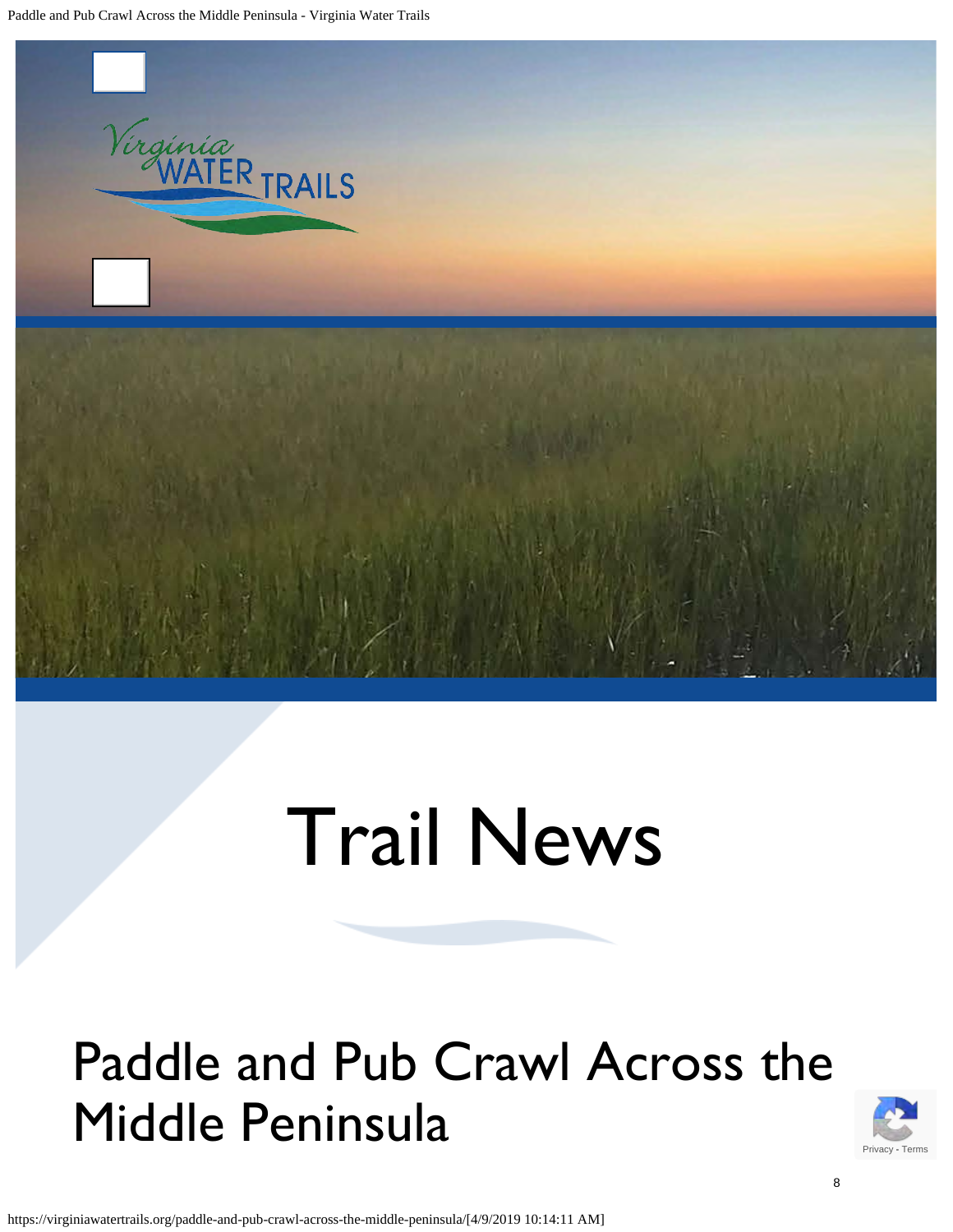

Google "beer and workouts."

Seriously. Open a new tab and do it right now.

See all those results? How could you possibly determine what's real and what's the myth of internet lore with all those hits?

Some links lead to articles that cite science. Some are personal athlete experience tales. Many seem to be contradictory.

There's "The Beer After Your Workout Probably Isn't Helping" right after "4 Reasons Why Drinking Actually Helps Your Exercise Efforts," or "How Beer Can Motivate You to Exercise" just before "This is What a Post-Workout Beer Really Does."

But after taking time to run down that internet rabbit hole of information, we've come to one conclusion: people who enjoy beer responsibly often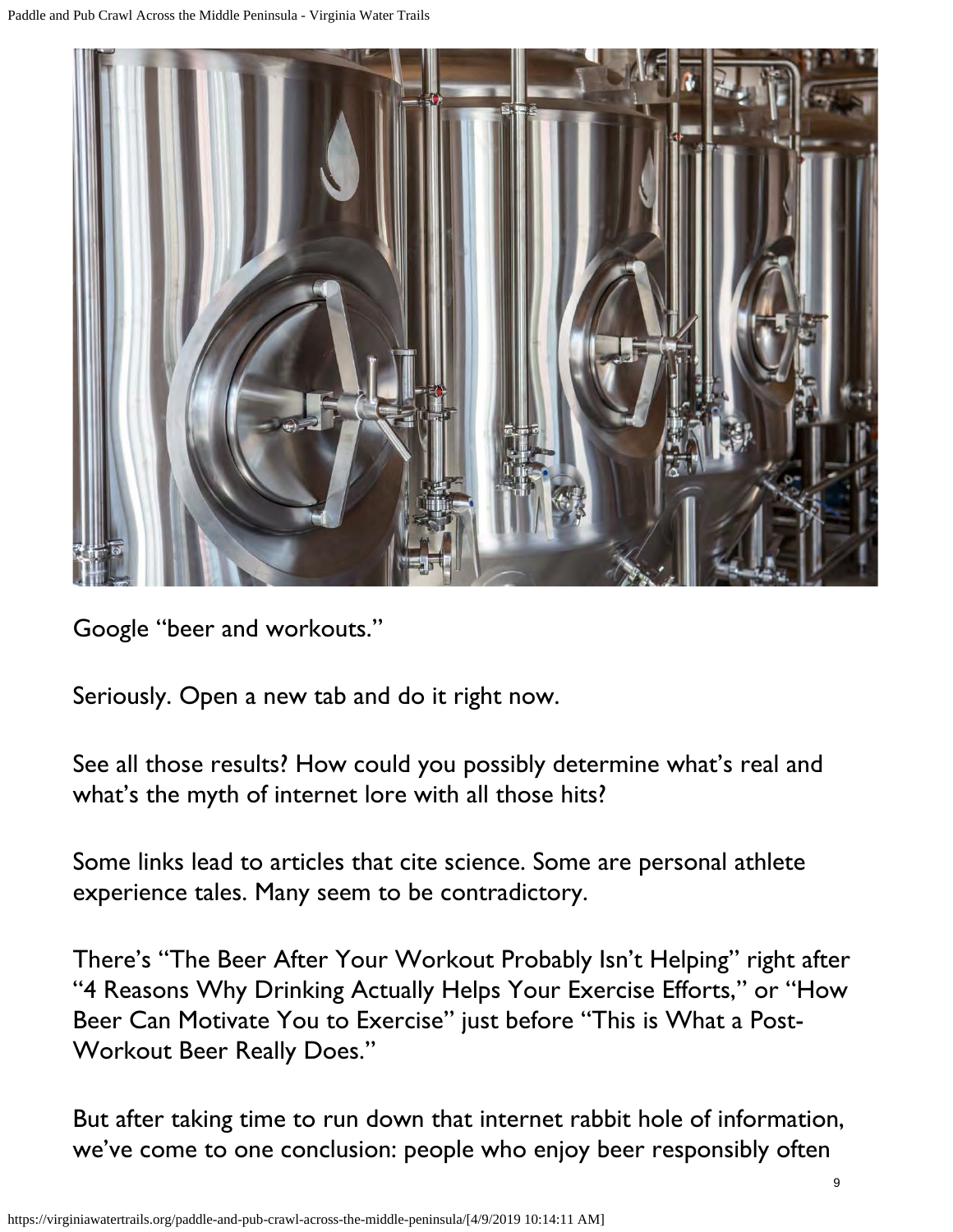also enjoy a good beer after a good workout.

The key, nearly all reports say, is to hydrate and follow all the other rules you ordinarily would for safety.

That got us thinking.

Paddling – whether in a kayak or on a stand-up paddle board – is some of the best exercise out there. In fact, in a kayak, it's a full-body, low-impact workout, engaging your arms, torso back and legs. And if it's a nice day, you'll be soaking up all those yummy doses of Vitamin D while generating those feel-good endorphins.

That leads us here, to the Virginia Water Trails.

For our Virginia residents and visitors, thanks to the openings of the first two micro-breweries in Gloucester in 2018, there is now a very real and very tasty paddle and pub crawl you can take through the **[Middle](https://virginiawatertrails.org/middle-peninsula/) [Peninsula](https://virginiawatertrails.org/middle-peninsula/)**.

Here's how.

## **PADDLE: Plan Your Paddle**

While there are thousands of miles of waterways across the **[Middle](https://virginiawatertrails.org/middle-peninsula/) [Peninsula](https://virginiawatertrails.org/middle-peninsula/)**, the second of three large peninsulas on the western shore of Chesapeake Bay, we recommend planning your paddle and pub crawl from Gloucester, which is home to the two Middle Peninsula breweries (others are under construction now, and once they open we will update this list).

Gloucester and its 506 miles of shoreline is home to the Gloucester Blueways, a system of water trails spanning five tidal rivers, dozens of navigable creeks and a lake formed by a man-made impoundment. Used by the area's native inhabitants for generations, Gloucester's waterways were explored extensively by Captain John Smith's shallop in the early 1600s.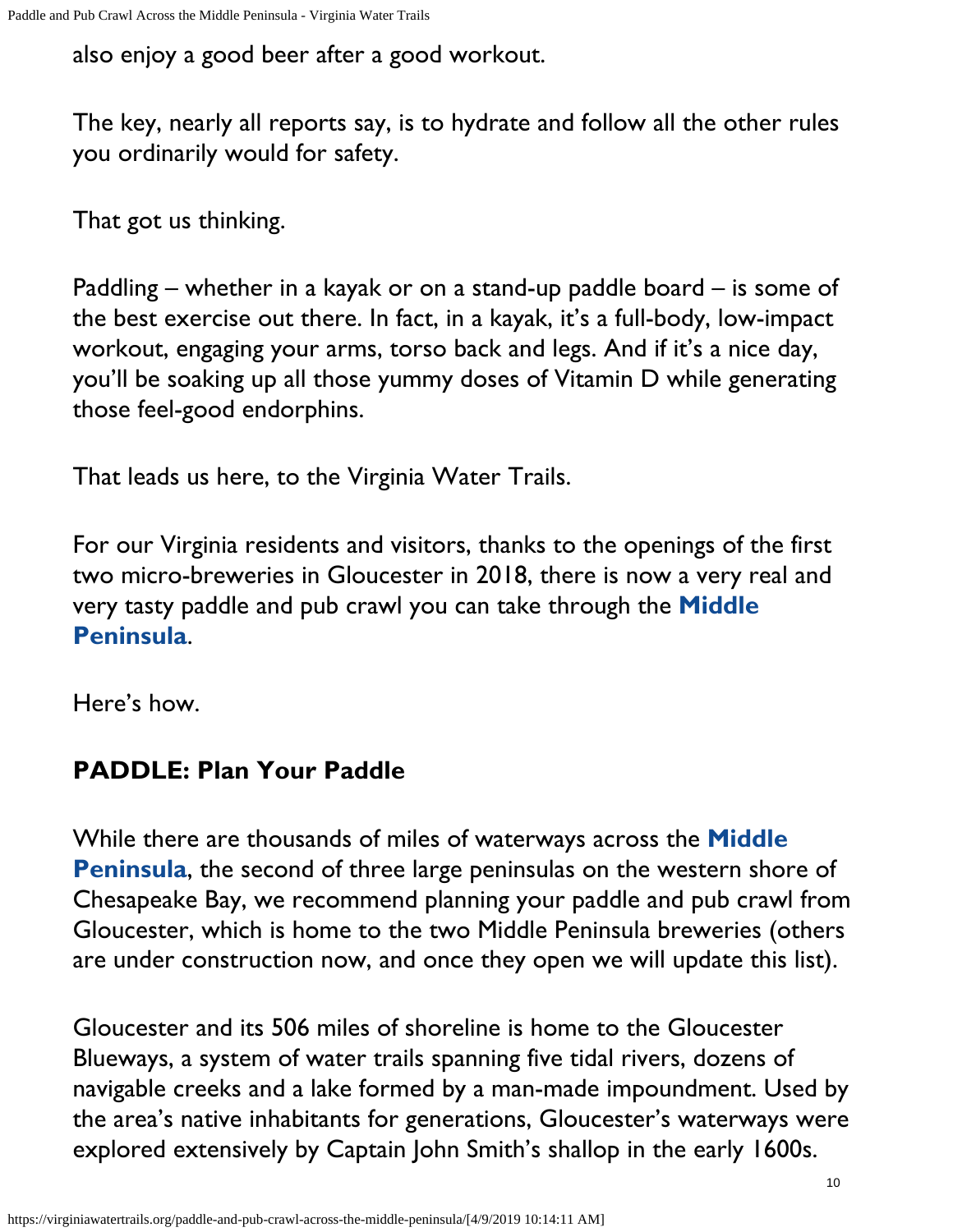Thanks to the Middle Peninsula Chesapeake Bay Public Access Authority, locals and visitors can also access hundreds of acres of waterfront land for recreation.

Start the planning for your paddle and pub crawl here where you can play around with the interactive map of the water trails on the Middle Peninsula.



## **PUBLIC SERVICE ANNOUNCEMENT**

Before heading out to the pub part of your crawl, be sure you drink and **[paddle responsibly](https://virginiawatertrails.org/virginia-water-trail-tips-safety/)**, obey all Virginia laws, and hydrate-hydrate-hydrate!

## **PUB: Gloucester Brewing Company**

Located in the heart of the **[Gloucester Village on](http://www.gloucestervillage.com/) [Main Street](http://www.gloucestervillage.com/)**, the Gloucester Brewing Company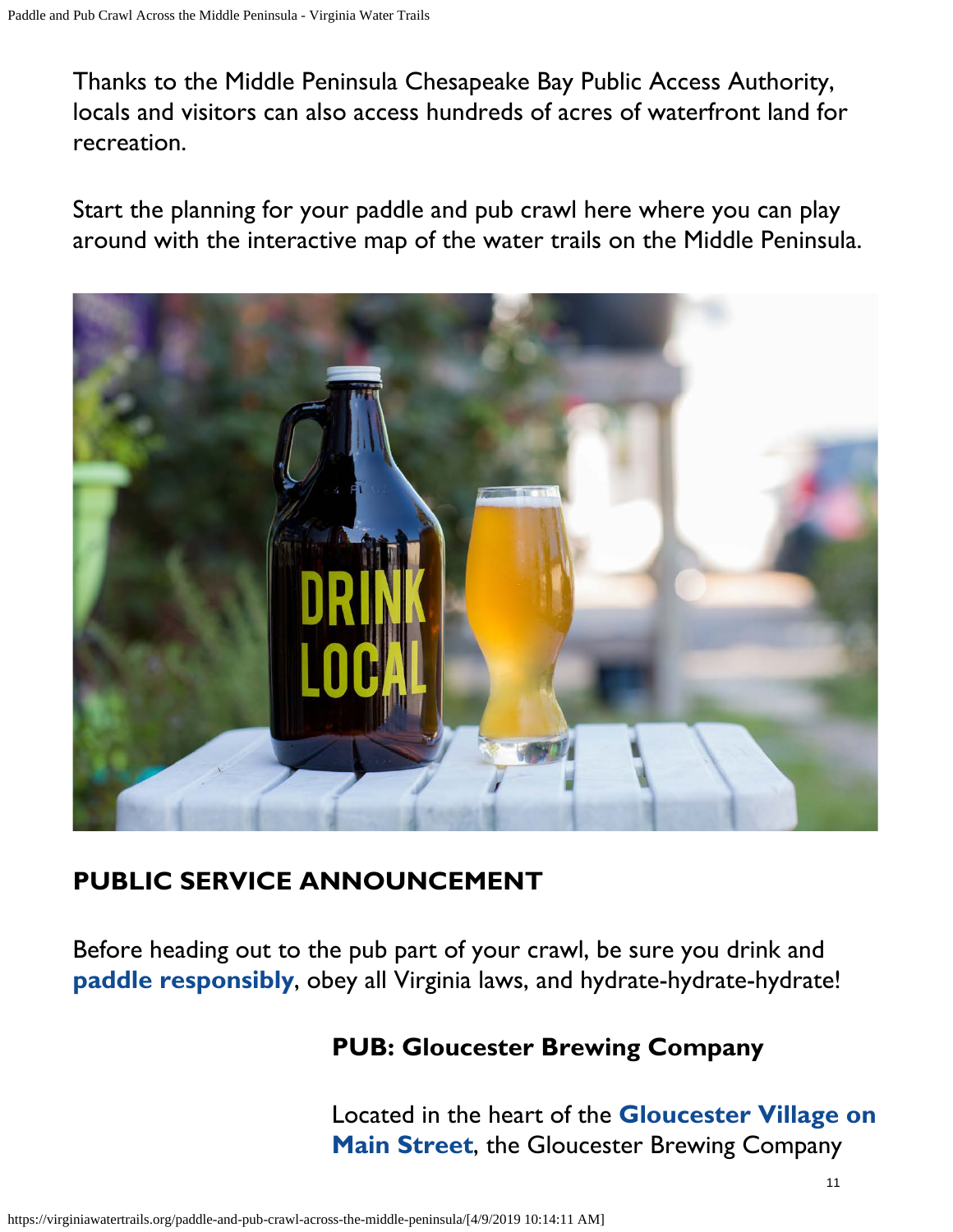

opened in late 2018 with a mission to "make beer local, Gloucester local." The partners renovated an old building in the historic district and brewed beers that taste as local as their names, which include:

-DeadRYEz, a lighter brew rye ale that appeals to the tastes of those more aligned with mass market beers.

-Shucking Good Oyster Stout with a dark, malty and sweet/roasty flavor.

-Low Ground, a traditional brown ale made with roasted special malts that give it an easy-drinking flavor.

**[Gloucester Brewing Company](http://www.globrewco.com/)** serves its flights as floats and can be found at 6778 Main Street, Gloucester.



## **PUB: That Damn Mary**

Exceptional beers for the Very Mary. That's what **[That Damn Mary](http://thatdamnmarybrewing.com/) [Brewing Company](http://thatdamnmarybrewing.com/)** promises – and delivers.

Located on George Washington Memorial Highway since the summer of 2018, That Damn Mary's beers "are not only exceptional in taste," but are also made in ways that are as "green and

sustainable as possible and use as many Virginia sources as we can find―the better to do right by our community."

They brew everything on site and have a 7-barrel system for mainstays and a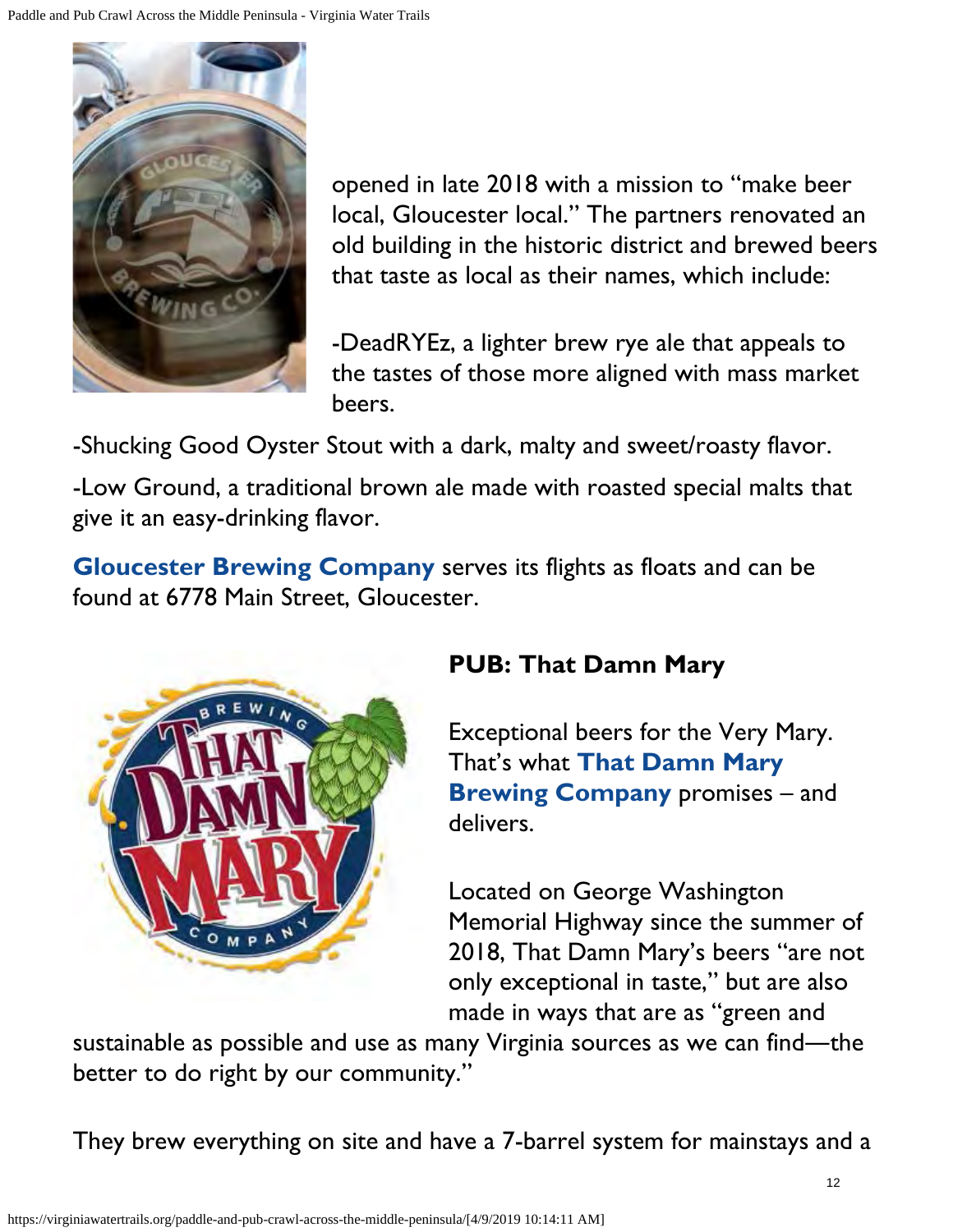half-barrel pilot system for experimental brews and collaborations.

As for the names and styles of their beer, you'll find a *Tried and True* pale ale, *Easy Money* amber ale, *Oh Mama!* milk stout, and *Funked Cluster* American style IPA, to name a few.

Hungry? Also on site is the Mobjack Tavern restaurant with a full menu.

## **POST-PADDLE & PUB**

As you take the crawl across the Middle Peninsula, be sure to POST about your PADDLE and PUB visits on **[social media](https://www.facebook.com/VirginiaWaterTrailsMiddlePeninsula/)** with hashtags #RuralCoastalVA and #RCVA so we can follow along!

*Thank you, [Sara Harris Photography](https://www.facebook.com/saraharrisphotography/), for allowing Virginia Water Trails the use of these images, which were made for [The Scout Guide Williamsburg & The](https://www.facebook.com/TheScoutGuideWilliamsburg/) [Chesapeake Bay](https://www.facebook.com/TheScoutGuideWilliamsburg/).*

## **CATEGORIES**

[Eastern Shore](https://virginiawatertrails.org/category/eastern-shore/)

[Middle Peninsula](https://virginiawatertrails.org/category/middle-peninsula/)

**[News](https://virginiawatertrails.org/category/news/)** 

[Northern Neck](https://virginiawatertrails.org/category/northern-neck/)

## **TAGS**

[Art](https://virginiawatertrails.org/tag/art/) [Beach](https://virginiawatertrails.org/tag/beach/) [Bethel Beach](https://virginiawatertrails.org/tag/bethel-beach/) [Capt. Sinclair's](https://virginiawatertrails.org/tag/capt-sinclairs/) [Captain Sinclair's](https://virginiawatertrails.org/tag/captain-sinclairs/) [Deltaville](https://virginiawatertrails.org/tag/deltaville/) [Dining](https://virginiawatertrails.org/tag/dining/) [Gloucester](https://virginiawatertrails.org/tag/gloucester/) [Gloucester Arts Festival](https://virginiawatertrails.org/tag/gloucester-arts-festival/) [Gloucester Brewing Company](https://virginiawatertrails.org/tag/gloucester-brewing-company/) [Gloucester Daffodil Festival](https://virginiawatertrails.org/tag/gloucester-daffodil-festival/) [Gloucester Main](https://virginiawatertrails.org/tag/gloucester-main-street/)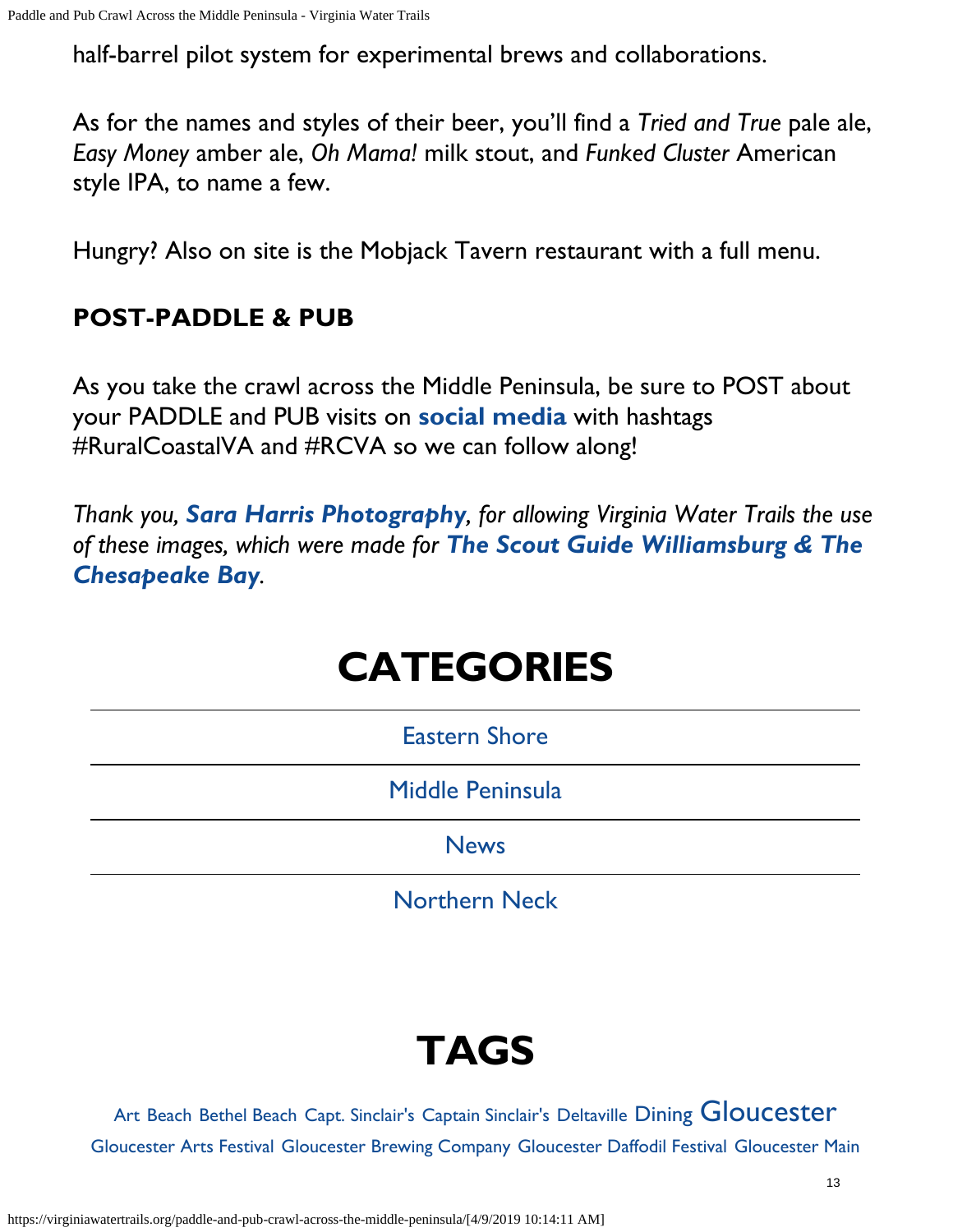[Street](https://virginiawatertrails.org/tag/gloucester-main-street/) [Gloucester Point](https://virginiawatertrails.org/tag/gloucester-point/) [Heritage](https://virginiawatertrails.org/tag/heritage/) [History](https://virginiawatertrails.org/tag/history/) [Inn at Warner Hall](https://virginiawatertrails.org/tag/inn-at-warner-hall/) [Kayak](https://virginiawatertrails.org/tag/kayak/) [Lodging](https://virginiawatertrails.org/tag/lodging/) [Mathews](https://virginiawatertrails.org/tag/mathews/) [Mathews](https://virginiawatertrails.org/tag/mathews-county/) [County](https://virginiawatertrails.org/tag/mathews-county/) [Middle Peninsula](https://virginiawatertrails.org/tag/middle-peninsula/) [Middlesex](https://virginiawatertrails.org/tag/middlesex/) [Museums](https://virginiawatertrails.org/tag/museums/) [NN Burger](https://virginiawatertrails.org/tag/nn-burger/) [Oysters](https://virginiawatertrails.org/tag/oysters/) [Paddle Board](https://virginiawatertrails.org/tag/paddle-board/) [Plein](https://virginiawatertrails.org/tag/plein-air-painting/) [Air Painting](https://virginiawatertrails.org/tag/plein-air-painting/) [Pub Crawl](https://virginiawatertrails.org/tag/pub-crawl/) [Restaurant](https://virginiawatertrails.org/tag/restaurant/) [Saluda](https://virginiawatertrails.org/tag/saluda/) [Scoot's BBQ](https://virginiawatertrails.org/tag/scoots-bbq/) [Stand Up Paddle Board](https://virginiawatertrails.org/tag/stand-up-paddle-board/) [Tappahannock](https://virginiawatertrails.org/tag/tappahannock/) [That Damn Mary Brewing Company](https://virginiawatertrails.org/tag/that-damn-mary-brewing-company/) [Urbanna](https://virginiawatertrails.org/tag/urbanna/) [Virginia](https://virginiawatertrails.org/tag/virginia/) [Virginia Certified Ecotour Guide Course](https://virginiawatertrails.org/tag/virginia-certified-ecotour-guide-course/) [Ware House Road](https://virginiawatertrails.org/tag/ware-house-road/) [Waterfront Painting](https://virginiawatertrails.org/tag/waterfront-painting/)

## Getting out on a water trail in rural coastal Virginia?

Be sure to share your experiences with fellow paddlers and nature lovers – and us, too! – by posting your photos to Facebook and Instagram with our hashtags!

## #RuralCoastalVA #RCVA

# Newsletter

Enter your email below.